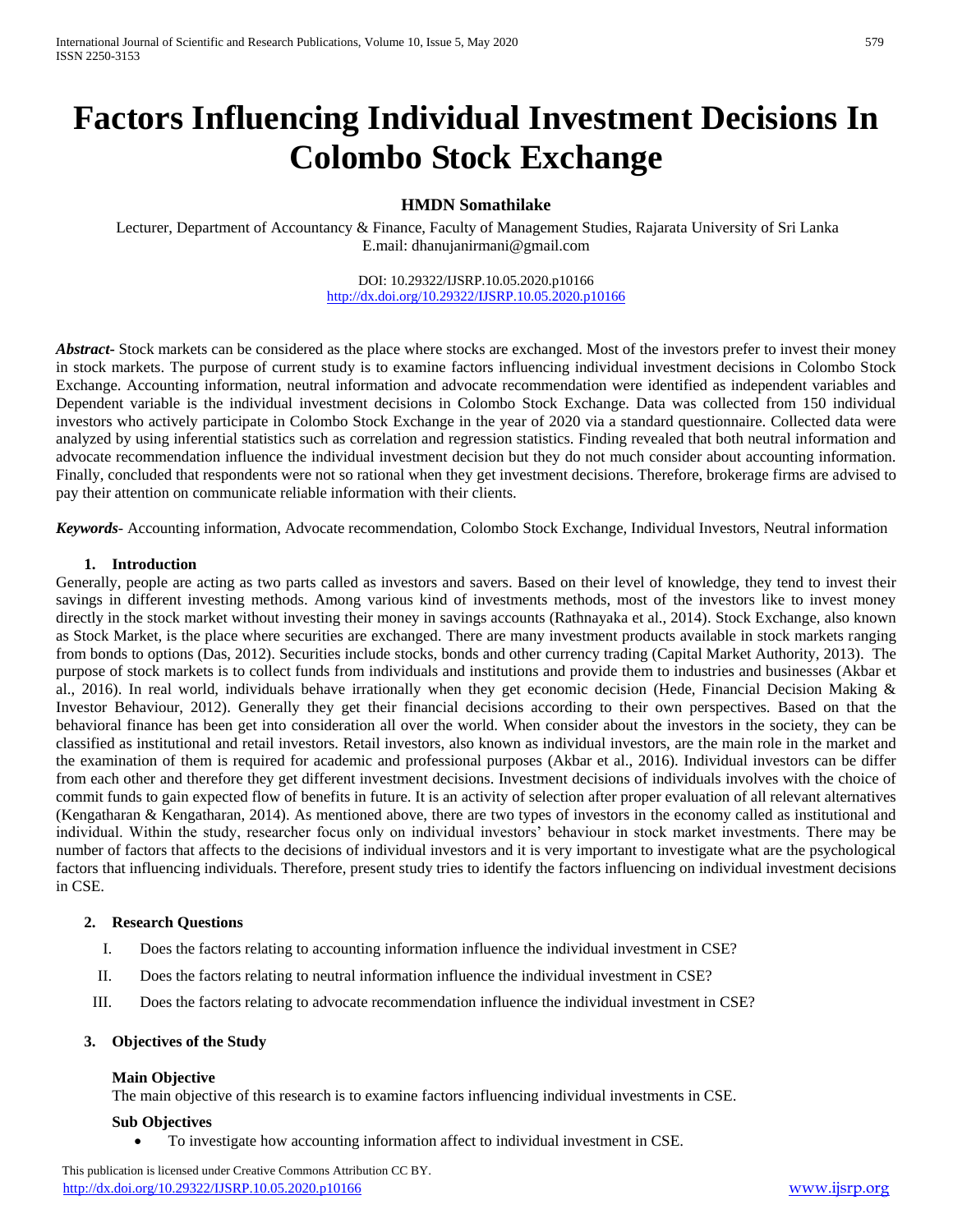- To investigate how neutral information affect to individual investments in CSE.
- To investigate how advocate recommendation affect to individual investments in CSE.

## **4. Literature Review**

Among various kind of investments methods, most of the investors like to invest money directly in the stock market without investing their money in savings accounts (Rathnayaka et al., 2014). Investment decision process deals with broader range of factors. Before making decisions, investors should analyze investment factors carefully using reasonable business knowledge and should evaluate all the factors available in the market, instead of considering only one factor (Jagongo & Mutswenje, 2014). In addition to accounting information, investment decision can be affected by several factors such as market characteristics and personal profiles (Jagongo & Mutswenje, 2014). Other than that, Gunathilaka (2014) has revealed that the individual investors can be influenced by many factors including firm related components, macro environment variables and investors' psychological factors. In other hand investors do their investment analysis based on fundamental analysis, technical analysis and their own judgements (Jagongo & Mutswenje, 2014). According to Akbar et al., (2016) have studied on factors influencing individual decision making in Islamabad Stock Market and findings revealed that there is a positive significant relationship among advocate recommendation, neutral information and classical wealth maximization towards individual investment decisions. Jagongo and Mutswenje (2014) examined factors influencing investment decision relating to individual investors at Nairobi Security Exchange and recommended that the individuals should analyze the investment factors carefully by the reasonable business understanding before getting an investment decision. In recent past, Ahmad (2017) has examined on individuals' investment behaviour in Pakistan financial market and mainly addressed on Karachchi Stock Exchange and Islamabad Stock Exchange. According to the results of the study accounting information is most significant factor among all five categories while least influential category was the personal financial needs. Ikeobi and Jat (2016) evaluated their study to identify fundamental factors which influence individual investment in Nigerian capital market. Findings of the study showed that accounting information and company growth potential has large influence on individual investment in Nigerian Capital Market.

Most of the researchers have measured accounting information in order to evaluate factors influencing individual investments (Ahmad, 2017) Generally, investors use accounting information derived by financial statements and the firm's financial position (Iqbal & Usmani, 2009). Behavioural finance researchers have done their study based on same dimensions to evaluate the variable of accounting information. The dimensions of accounting information were consisted with condition of financial statement, expected cooperate earnings, expected cooperate dividends, affordable share price, and past performance of stock, stock marketability and dividend paid (Merikas et al., 2011). Merikas et al. (2011) highlighted that the experienced stock holders trust on accounting information of the company rather than other things. They mainly consider about the expected cooperate earnings, conditions of financial statement and firm status in the industry. Bashir et al. (2013) suggested that all the dimension of accounting information have somewhat influence of investment decisions of individual investments. Specifically, according to their study, dividends paid by the firm is much important than other dimensions towards the investment decisions. Least influential dimension of accounting information was conditions of financial statements. According to Mweu and Omwenga (2017) conclude that accounting information positively impact to the investors' decision making process. Ikeobi and Jat (2016) has measured accounting information under dimensions namely expected bonus issues, historical dividend pay-out, future dividend, past performances, projected earnings per share. The findings of the study reveal that it is required to ensure that investors have access to get information of particular organisation. Further, study has recommended that decision makers of the organisation should provide timely information relating to the organisation which investors can use for investment purpose.

According to Bashir et al. (2013) revealed that neutral information significantly impact to individual investment decision making process. Among the dimensions measured relating to neutral information, government holding was the most influencing dimension. Individual investors do not pay their much attention on information obtained from internet when they get their investment decisions. Akbar et al., (2016) showed that there is a significant impact between advocate recommendation and individual investment decisions. Accordingly many of the researchers have evaluated advocate recommendations by considering dimensions of brokerage house recommendation, family member opinion, friend or co-worker opinion, and recommendation of firm's majority stockholder (Merikas et al 2011; Ahmad, 2017). Among those dimensions broker recommendations have significant influence toward individual investors' decisions and family member opinions have least influence toward investment decisions (Ahmad, 2017). According to Bashir et al (2013) revealed that advocate recommendations have least influence on individual investment decision. According to results of the study, individuals pay their attention on family member opinions and friends' opinion than broker recommendations. They do not consider about opinions of firms' majority stockholders when compared to the broker, family and co-workers'.

## **5. Conceptual Framework**

For the investigation of current study, dependent variables and independent variables are used. To develop the conceptual framework, accounting information, neutral information and advocate recommendation are considered as independent variables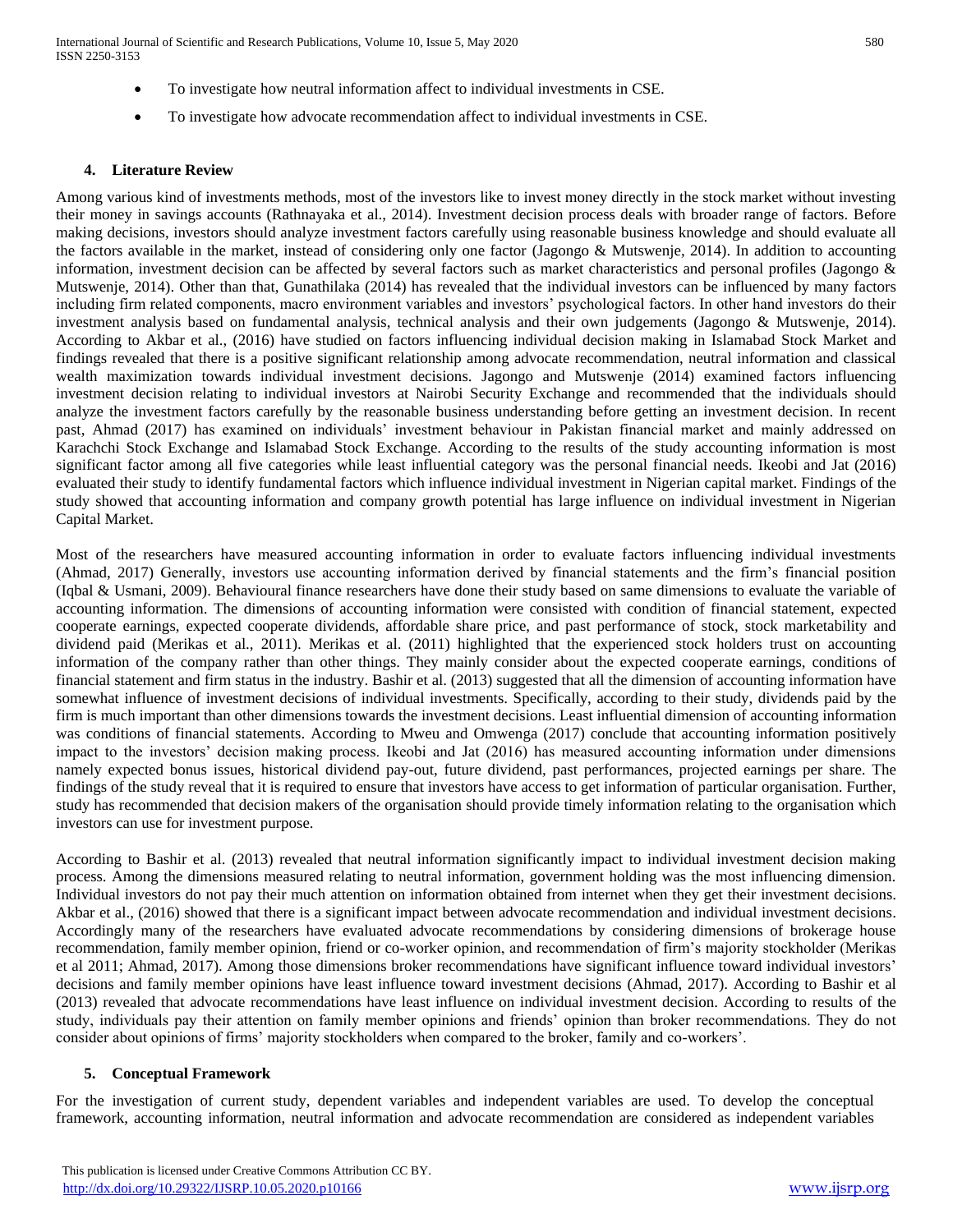while individual investment decisions is considered as dependent variable. According to the conceptual frame work, individual investment depends on Accounting Information, Neutral Information and Advocate Recommendation.



Figure 1: Conceptual Framework

# **6. Hypotheses**

H1: There is a significant influence of accounting information on individual investment decision.

H2: There is a significant influence of neutral information on individual investment decision.

H3: There is a significant influence of advocate recommendation on individual investment decision.

# **7. Population, Sample, Data Collection and Research Model**

In current study, target population include individual investors registered in brokerage firms of CSE. Based on convenience sampling technique 150 amount of investors registered in brokerage firms of CSE were selected as the sample to implement the study. Data were collected from the questionnaire which consists with five point Likert scales. Questions were presented base on two parts to gather information. First part was to gather basic information relating to investors and second part was to gather information relating to what are the factors influencing individual investment in CSE. Model for the study is represented follows.

 $IID = \beta 0 + \beta 1(AI) + \beta 2(NI) + \beta 3(AR) + \varepsilon$ 

- IID Individual Investment Decision
- AI Accounting Information
- NI Neutral Information
- AR Advocate Recommendation

## **8. Data Analysis**

# **8.1 Reliability Analysis**

| Variable                                                                                                                | <b>Cronbach's Alpha</b> | No. of items |
|-------------------------------------------------------------------------------------------------------------------------|-------------------------|--------------|
| <b>Accounting Information</b>                                                                                           | 0.823                   |              |
| Neutral Information                                                                                                     | 0.875                   |              |
| <b>Advocate Recommendation</b>                                                                                          | 0.807                   |              |
| <b>Investment Decision</b>                                                                                              | 0.759                   |              |
| $\mathcal{R}_{\text{current}}$ $\mathcal{R}_{\text{current}}$ $\mathcal{R}_{\text{total}}$ $\mathcal{R}_{\text{total}}$ |                         |              |

Table 1: Results of Reliability Analysis

Source: Survey Data, 2019

Cronbach's Alpha value of each variables are more than 0.7. So, it implies the internally consistency of variables.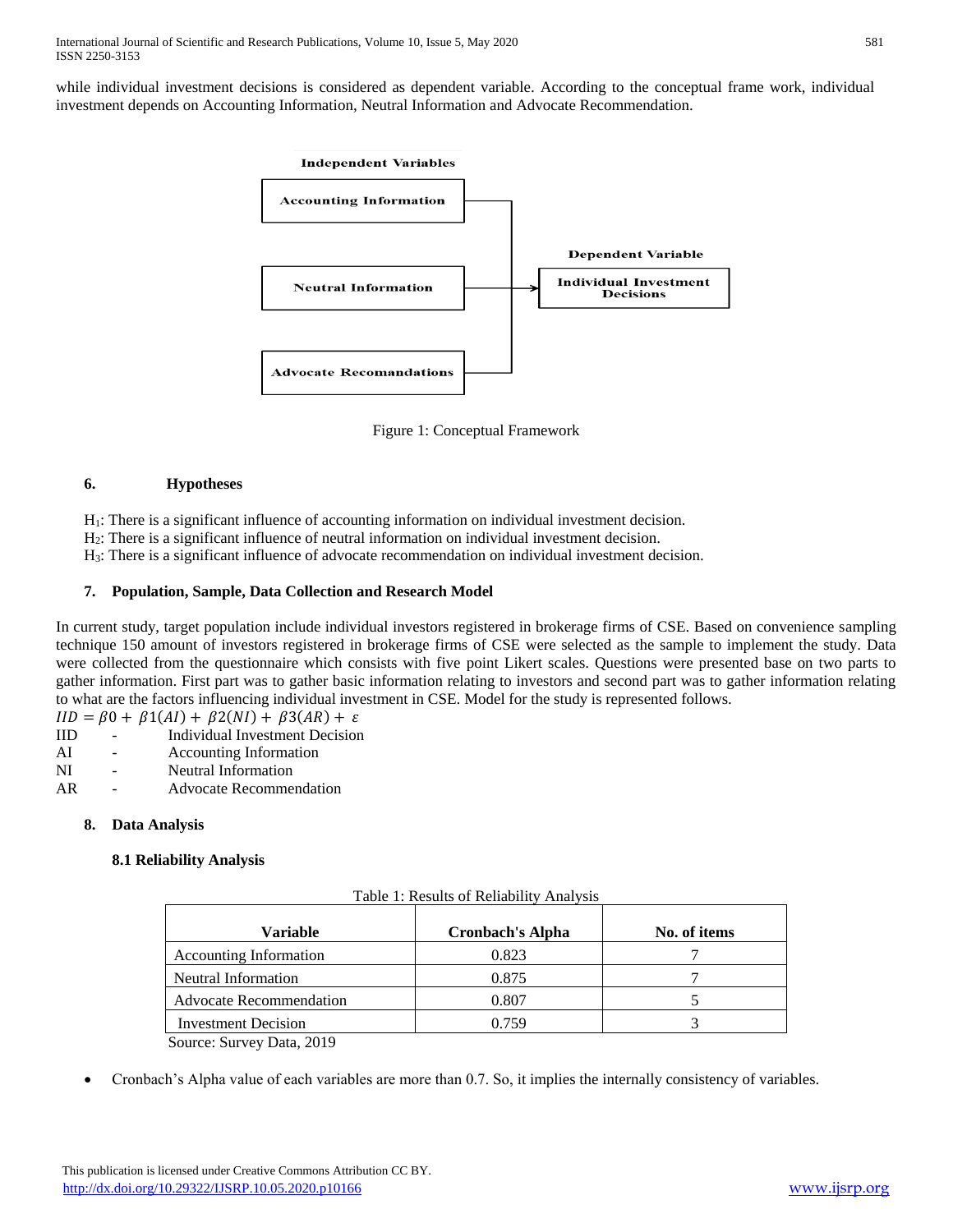# *8.2 Descriptive Analysis*

|                                |                  |                  | Maximu           |                  | Std.             |
|--------------------------------|------------------|------------------|------------------|------------------|------------------|
|                                | N                | Minimum          | m                | Mean             | Deviation        |
|                                | <b>Statistic</b> | <b>Statistic</b> | <b>Statistic</b> | <b>Statistic</b> | <b>Statistic</b> |
| <b>Accounting Information</b>  | 150              | 1.86             | 5.00             | 3.705            | .719             |
| Neutral Information            | 150              | 1.43             | 5.00             | 3.991            | .747             |
| <b>Advocate Recommendation</b> | 150              | 2.20             | 5.00             | 3.796            | .745             |
| <b>Investment Decision</b>     | 150              | 2.00             | 5.00             | 4.033            | .758             |

Table 2: Results of Descriptive Analysis

Source: Survey Data, 2019

 Results of descriptive statistics shows that the mean value of each variables are close to Likert scale 4. Therefore, it implies that all the variables are in "agree" level. Highest standard deviation is 0.758 and it represent by investment decision. Therefore, it can be considered as investment decisions are more deviated than other variables. In other hand lowest standard deviation is 0.719 and it belongs to accounting information. Therefore, accounting information are not much deviated.

# **8.3 Correlation Analysis**

| <b>Correlations</b>                                          |                   |            |             |               |            |  |  |
|--------------------------------------------------------------|-------------------|------------|-------------|---------------|------------|--|--|
|                                                              |                   | Accounting | Neutral     | Advocate      | Investment |  |  |
|                                                              |                   | Informatio | Information | Recommendatio | Decision   |  |  |
|                                                              |                   | n          |             | n             |            |  |  |
| Accounting                                                   | Pearson           |            |             |               |            |  |  |
| Information                                                  | Correlation       |            |             |               |            |  |  |
|                                                              | Sig. (2-tailed)   |            |             |               |            |  |  |
| Neutral                                                      | Pearson           | $.624**$   | 1           |               |            |  |  |
| Information                                                  | Correlation       |            |             |               |            |  |  |
|                                                              | Sig. (2-tailed)   | .000       |             |               |            |  |  |
| Advocate                                                     | Pearson           | $.646**$   | $.707**$    |               |            |  |  |
| Recommendat                                                  | Correlation       |            |             |               |            |  |  |
| 10 <sub>n</sub>                                              | $Sig. (2-tailed)$ | .000       | .000        |               |            |  |  |
| Investment                                                   | Pearson           | $.456***$  | $.634**$    | $.585***$     |            |  |  |
| Decision                                                     | Correlation       |            |             |               |            |  |  |
|                                                              | Sig. (2-tailed)   | .000       | .000        | .000          |            |  |  |
| **. Correlation is significant at the 0.01 level (2-tailed). |                   |            |             |               |            |  |  |

## Table 3: Results of Correlation Analysis

 According to results of correlation analysis, there is significance positive correlation between accounting information, neutral information, and advocate recommendation with individual investment decisions.

# **8.4 Regression Analysis**

| Model |                            | Unstandardized |       | Standardized |       | Sig. |
|-------|----------------------------|----------------|-------|--------------|-------|------|
|       |                            | Coefficients   |       | Coefficients |       |      |
|       |                            | B              | Std.  | <b>B</b> eta |       |      |
|       |                            |                | Error |              |       |      |
|       | (Constant)                 | 1.184          | .282  |              | 4.197 | .000 |
|       | Accounting                 | .009           | .090  | .008         | .095  | .924 |
|       | Information                |                |       |              |       |      |
|       | <b>Neutral Information</b> | .445           | .094  | .438         | 4.756 | .000 |
|       | Advocate                   | .275           | .096  | .270         | 2.864 | .005 |
|       | Recommendation             |                |       |              |       |      |
|       | R Square                   | .440           |       |              |       |      |
|       | <b>Adjusted R Square</b>   | .428           |       |              |       |      |
|       | F                          | 38.229         |       |              |       |      |

#### Table 4: Results of Regression Analysis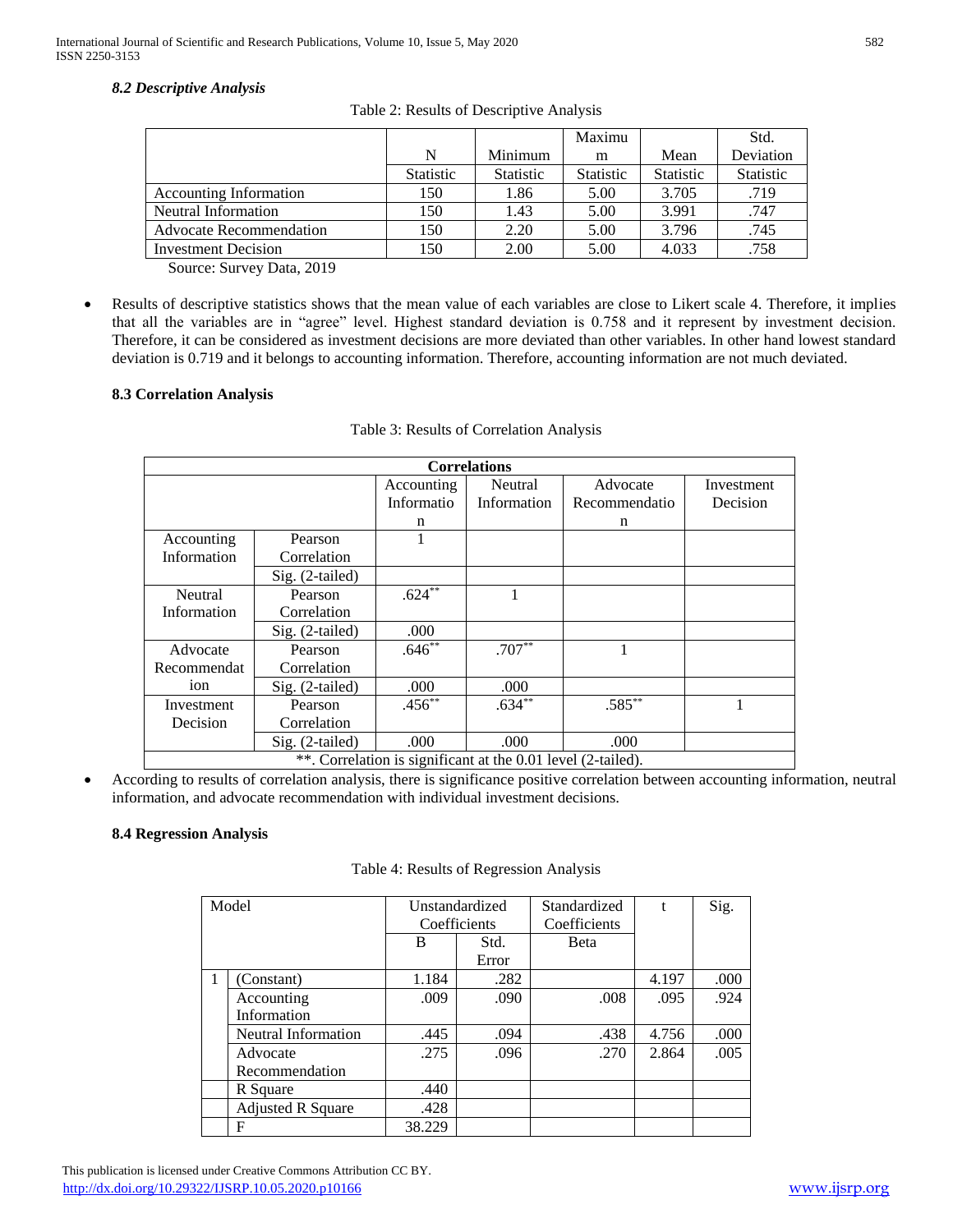| Sig.                |                                                                             | 0.000 <sup>b</sup> |  |  |  |
|---------------------|-----------------------------------------------------------------------------|--------------------|--|--|--|
|                     | a. Predictors: (Constant), Advocate Recommendation, Accounting Information, |                    |  |  |  |
| Neutral Information |                                                                             |                    |  |  |  |
|                     | b. Dependent Variable: Investment Decision                                  |                    |  |  |  |

- R square value is 0.440. It implies that the 44% of variation in investors' decisions is depend on factors considered in this study. Further, significance value is 0.000 at 0.05 significance level. It implies that the model is significance at 0.05 level of significance level.
- According to regression results, Significance value of accounting information is 0.924. It indicates that there is an insignificant relationship between accounting information and individual investment decision. Further, significance value of neutral information and advocate recommendation are 0.000 and 0.005 respectively. It indicates that both variables have significantly influence toward investment decision.

# **8.5 Hypotheses Testing**

|  |  | Table 5: Results of Hypotheses Testing |  |
|--|--|----------------------------------------|--|
|  |  |                                        |  |

| <b>Hypotheses</b>                                                                                                                | Regression<br>Result      | Result         | Accept/Reject |
|----------------------------------------------------------------------------------------------------------------------------------|---------------------------|----------------|---------------|
| $H_1$ : There is a significant influence of accounting<br>information on individual investment decision.                         | Positive<br>Insignificant | (0.924>0.05)   | Rejected      |
| $H_2$ : There is a significant influence of neutral<br>information on individual investment decision.                            | Positive<br>Significant   | (0.000<0.05)   | Accepted      |
| $H_3$ : There is a significant influence of advocate<br>recommendation<br>individual<br>investment<br><sub>on</sub><br>decision. | Positive<br>Significant   | (0.005 < 0.05) | Accepted      |

## **9. Conclusion**

Sri Lanka is an emerging economy in Asia with different ethnicity and many cultural characteristics similar to other Asian countries. In this study researcher focused the investigation of factors influencing individual investment in CSE. Therefore, researcher mainly considered about accounting information, neutral information and advocate recommendation in order to find out what are the most and least influencing factors towards individual investment in CSE. Accordingly accounting information, neutral information and advocate recommendation considered as independent variables while individual investment decision considered as dependent variable. To have a conclusion, entire investigation is carried out based on 150 amount of investors who currently engage in stock market transactions. According to the research objectives, researcher is identified that there is a positive relationship of accounting information, neutral information, and advocate recommendation with individual investment in CSE. But only neutral information and advocate recommendation have influence toward investment decisions and they do not much consider about accounting information when they get their investment decisions. Therefore, it can be conclude that above mentioned three variables are positively engage with investment decisions but only neutral information and advocate recommendation have significant influence on investment decision in CSE. Accordingly, objectives of the current study were full filled and it can be conclude that individual investors are not so rational when they are making their investment decisions. Because, the results described that the individuals concern more on neutral information and advocate recommendation than accounting information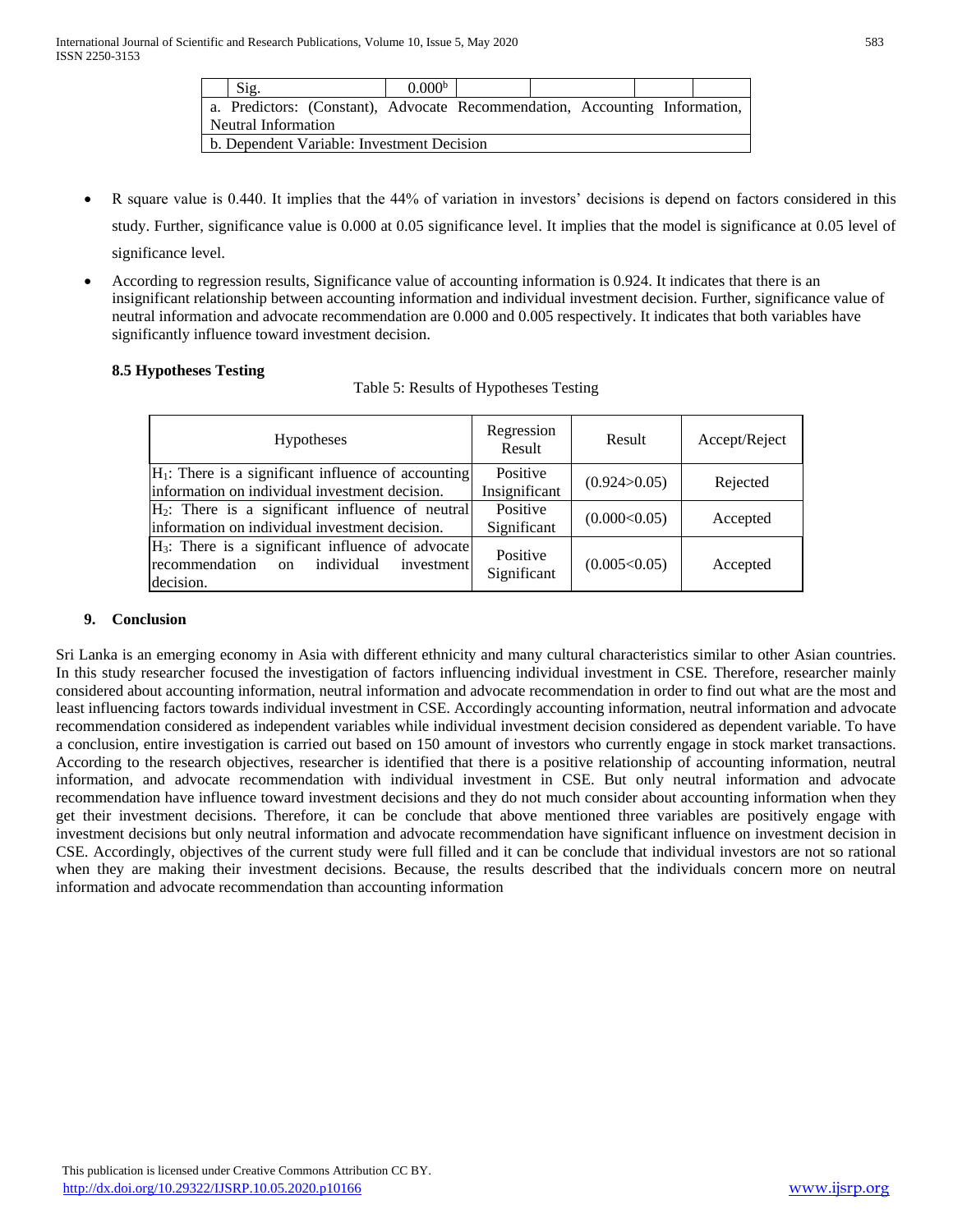#### **References**

- Ahmad, S. (2017). Factors Influencing Individual Investors' Behavior: An Empirical Study of Pakistan Financial Markets. *Journal of Business & Financial Affairs, 6*(4). doi:10.4172/2167-0234.1000297
- Akbar, M., Salman , A., Mughal , K. S., Mehmood, F., & Makarevic, N. (2016). Factors Affecting the Individual Decision Making: a Case Study of Islamabad Stock Exchange. *European Journal of Economic Studies,, 15*(1), 242-258. Retrieved from www.ejournal2.com
- Bashir, T., Javed, A., Butt, A. A., Azam, N., Tanveer, A., & Ansar, I. (2013). An Assessment Study on the ''Factors Influencing the Individual Investor Decision Making Behavior". *IOSR Journal of Business and Management, 9*(5), 37-44 .
- Capital Market Authority. (2013). *Financial Investments and Stock Markets.* Riyadh, Kingdom of Saudi Arabia. Retrieved from www.cma.org.sa
- Chaudhary, A. K. (2013, April). Impact of behavioural finance in investment decisions and strategies- A fresh approach. *International Journal of Management Research and Business Strategy, 2*(2), 85-92.
- Das, S. K. (2012, August). Small investor's behaviour on stock selection decision: A case of Guwahati stock exchange. *International Journal of Advanced Research in Management and Social Sciences, 1*(2), 59-78.
- Gunathilaka, C. (2014). Factors influencing stock selection decision: the case of retail investors in Colombo Stock Exchange. *11th International Conference on Business Management* (pp. 107-115). Sri Lanka: University of Sri Jayewardenepura.
- Hede, P. D. (2012). *Financial Decision-making and Investor Behaviour.* Retrieved from bookboon.com